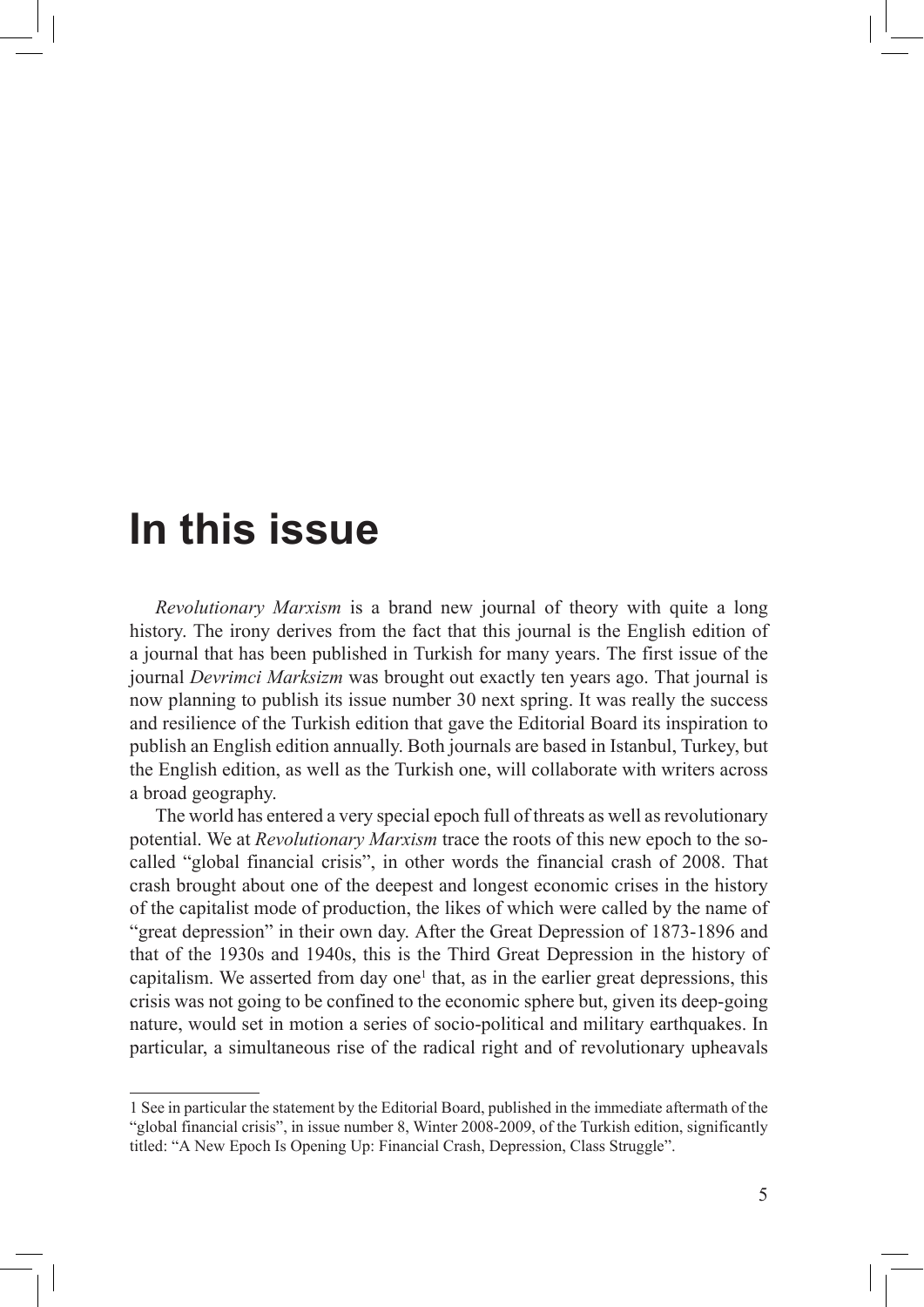## Revolutionary Marxism 2017

was to be expected. No less remarkable would the tendency to ever greater military conflicts be, some so cataclysmic as to possibly grow over into a Third World War.

Those earthquakes are here. We face, in fact, a whole series of tremors of different kinds. All the consequences that we had foreseen back in 2008-2009 have been materialized. First, despite a 29-trillion dollar policy of Quantitative Easing and zero or even negative interest rates that have become the rule for more than eight years now, world trade and foreign direct investment and growth and productivity increase are still below their pre-depression levels, while unemployment and poverty and public debt are on the rise. The growth of the so-called "emerging economies", in particular of the so-called BRICS countries, is slowing down, taking even more steam out of the world economy. Eight years into the crisis nothing has been achieved. We are, in fact, face to face with a veritable great depression. This depression has already started taking its toll on working populations around the world. The trials and tribulations Greece has been going through as a result of the dynamics the depression has unleashed are harbingers, in fact, of worse to come around the world.

Second, the meteoric rise of a quasi-fascist movement and related phenomena are visible as has never been seen since the 1930s. To the growing strength of openly Nazi movements in Ukraine in the aftermath of the Maidan events and the landslide victory of so-called "right-wing populism" in the European Parliament elections of May 2014 was later added the authoritarian turn of governments almost everywhere, from Hungary and Poland to Russia and from Turkey to the Philippines. 2016 has seen two major political events that have fortified the basis of this trend in world politics: Brexit and the victory of Donald Trump in the US presidential elections.

Third, a different kind of barbarism has been on the rise in the Islamic world. Most prominent is, of course, the Islamic State of Iraq and the Levant (ISIL), which has gone so far as to declare its leader Caliph of all Muslims. This is a movement that displays extremely retrograde ideological and cultural practices alongside its ruthless savagery that causes many lives. However, it has been able to attract recruits from all around the world, including Western countries, where Muslim youth experience extreme poverty, daily violence, including that of the police, and humiliation. The suicide bombings carried out by ISIL and other organizations of the same kind as well as the refugee flow into Europe, the greatest wave since World War II, provoke a further consolidation of the quasi-fascist movement, which then feeds into a further strengthening of the Islamists.

Fourth, all this barbarism is nonetheless not a one-sided development. It has been accompanied by, at the other pole, the rise of revolutions and revolts and rebellions in many countries and continents, from the Arab world to the US, with its Occupy Wall Street moment, from Spain and Greece to Israel in the summer of 2011, from Turkey and Brazil in 2013 to a plethora of Balkan countries such as Bulgaria, Romania, Slovenia, and Bosnia-Herzegovina around roughly the same time, and from the impressive workers' struggles in France against the Labour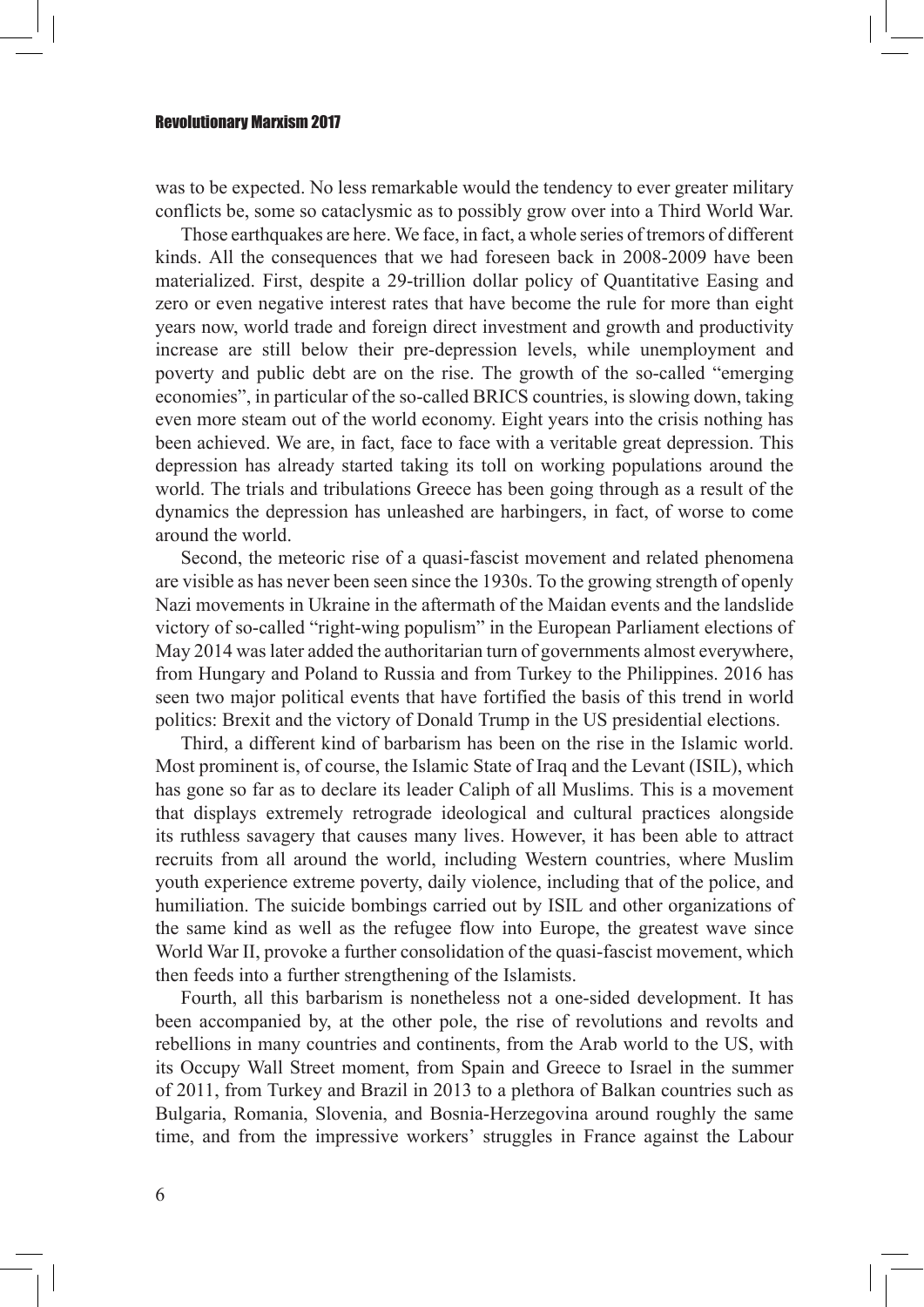Law to the millions of South Koreans mobilized in 2016. There has also been a remarkable change of atmosphere in the political sphere in the more strict sense of the term in the advanced world: the rise of Syriza in Greece and Podemos in Spain, as well as the strange phenomenon of Bernie Sanders in the US, with a similar development in the UK in the person of Jeremy Corbyn. Finally, in a category of its own, the Argentine Front of the Left and of Workers (FIT in its Spanish acronym) provides an example of the rebirth and rejuvenation of revolutionary Marxism as a hegemonic force within the working class movement and is possibly, for the moment, the movement with the highest promise around the globe.

Last but certainly not the least, wars have been ravaging many parts of the world from Ukraine to Libya, but the neuralgic centre lies of course in the Middle East, where three wars are now raging simultaneously in Syria, Iraq and Yemen, threatening to turn these into a conflagration at the scale of the entire Middle East. The war in Syria has now, for some time, been posing the prospect of a world war. Threats also exist of war breaking out in the periphery of Russia and in the South China Sea, as well as the ever present danger in Africa. The sooner the left discards its platonic love for pacifism and recollects the views of Marxism on questions of war and peace, the easier will it be to salvage the most one can from the rubble.

This first issue of *Revolutionary Marxism* provides glances at the different facets of this new epoch that we are going through, appealing in the process to the left and the international working class movement to move in directions that will spare humanity, in particular the working masses and the oppressed, from further pain and toil in the near future.

Sungur Savran stresses the systemic nature of the rise of the likes of Donald Trump and lays the blame for his victory, as well as those of the other retrograde tendencies that appear around Europe, on the callousness of the left in the face of the poverty and misery of the working population around the globe, including the richest countries. By adopting a discourse that derives from identity politics, the left has simply become oblivious to the problems and sensibilities of the working class and thereby abandoned it to the quasi-fascist movement that has been waiting in the wings.

Tamás Krausz is a Hungarian Marxist who has recently won the Isaac Deutscher award for his book on Lenin. He was a Marxist oppositionist under the so-called "socialist" period. He is now one of the editors of the most important left-wing journal of the country *Eszmélet*. Here he discusses the more and more authoritarian government of Victor Orbán in his own country in the context of the return of the practices of an earlier repressive regime in Hungary, that of Miklós Horthy from the interwar period of the  $20<sup>th</sup>$  century. The present situation in Hungary and Turkey are somewhat similar, not only because parallels exist between Orbán and Erdoğan, but also because the parties in power, Fidesz and the AKP, are flanked by smaller parties that come from a more authentically fascist tradition, Jobbik and the MHP.

Ewa Groszewska is a Polish sociologist from Wroclaw who is active in the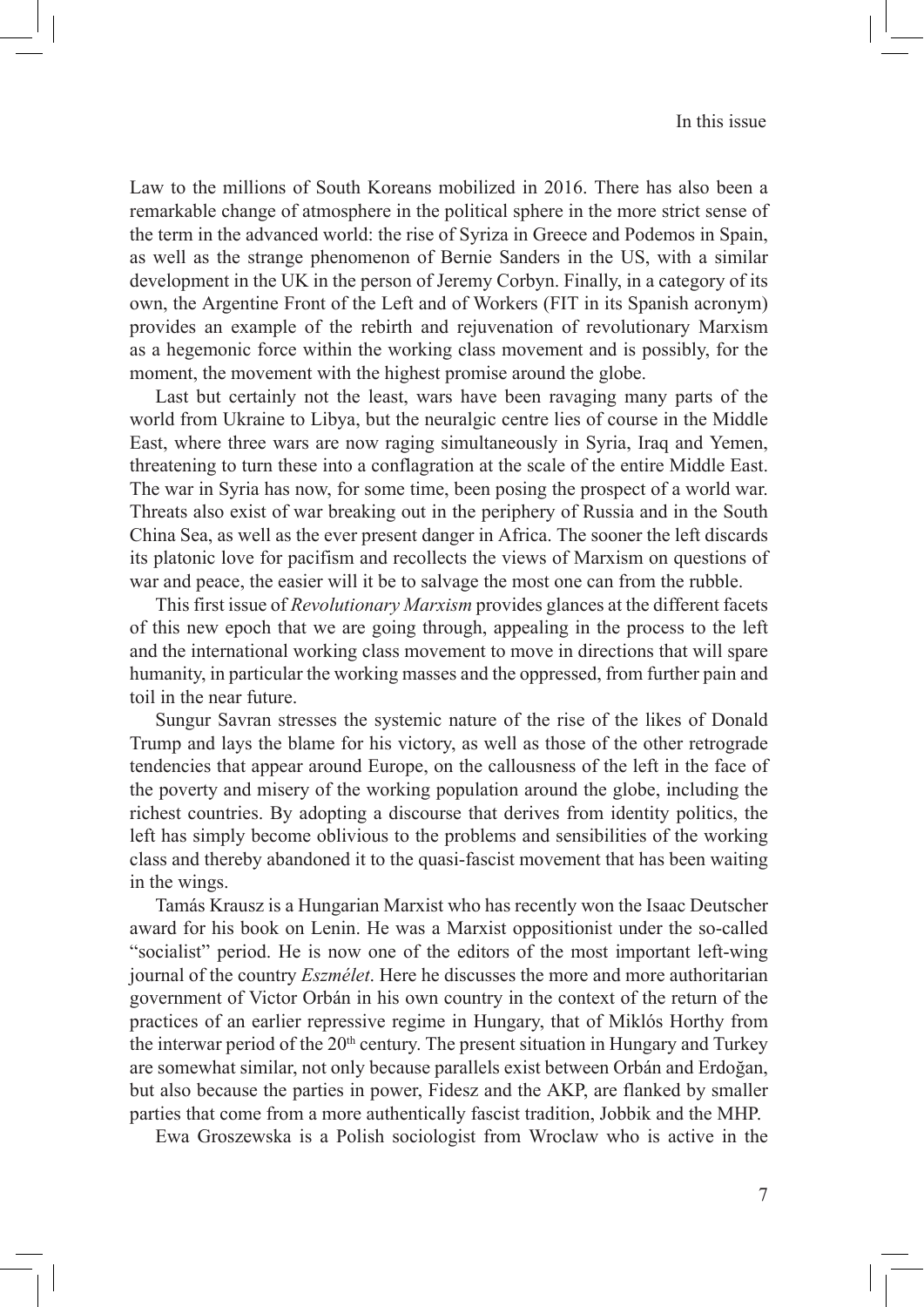## Revolutionary Marxism 2017

socialist and feminist movements. In an article written for *Revolutionary Marxism*, she takes up the quite recently established Polish government of PiS. She points out that, as against the Europeanist and neoliberal orientation of the social democratic party, the PiS stands for the more particular interests of sections of the Polish bourgeoisie, which explains the new orientation this government represents in terms of a rejection of neoliberalism. However, Groszewska points out, this rejection of full support for the market and the adoption of partial initiatives to revive an almost non-existent social policy since the restoration of capitalism in Poland do not imply that PiS is pro-worker. On the contrary, the policy of the government is to strike at the left first and settle its own accounts with the Europeanist wing of the bourgeoisie later.

If the first three articles dwell more on the retrograde tendencies of our epoch, the fourth turns to the more positive element within the current situation. In a groundbreaking account of the French strike movement against the Labour Law that lasted from early spring all the way into the summer and was briefly revived in September this year, Savas Michael-Matsas, Greek Marxist and leader of the Workers Revolutionary Party (EEK), situates this French phenomenon within the Third Great Depression, the European crisis, and the series of upheavals that both European and other countries have experienced since 2011. Michael-Matsas dwells on the originalities of the *Nuit Debout* movement and rejects the facile manner in which some socialists have dismissed the potentialities of that movement. Yet what characterizes the French movement in opposition to many social movements around the world in the last five years is, in the eyes of Michael-Matsas, the fact of the hegemony of the working class.

The next piece is a document from end 2015. It is a political statement jointly written by two institutions. The Balkan Socialist Centre Christian Rakovsky was established around the Kosovo war on Yugoslavia in 1999 and has since organized many conferences, taking up questions relating specifically to the Balkans. RedMed (short for Red Mediterranean), on the other hand, is of much more recent vintage. Its roots lie in the Arab revolutions of 2011 and convulsions in other parts of the legendary *More Nostrum*. In this statement, the two centres come forth with a powerful use of the Marxist analysis to understand the situation both in Europe and in the Middle East. Having been written at the end of 2015, the text is naturally not entirely up to date, but nonetheless quite prescient in its predictions. This statement should be read as an analysis of the more structural elements of the world situation. The articles by Sungur Savran, Savas Matsas and Burak Gürel bring the situation up to date.

Islamism has been a constant in the life of the Middle East and North Africa, especially since the Iranian revolution and the sending of Soviet troops to Afghanistan, both in 1979. The topic is treated in two different articles in this issue.

Burak Gürel provides a comparative and historical analysis of the Islamist movements and regimes since the 1960s. Gürel defines Islamism as the political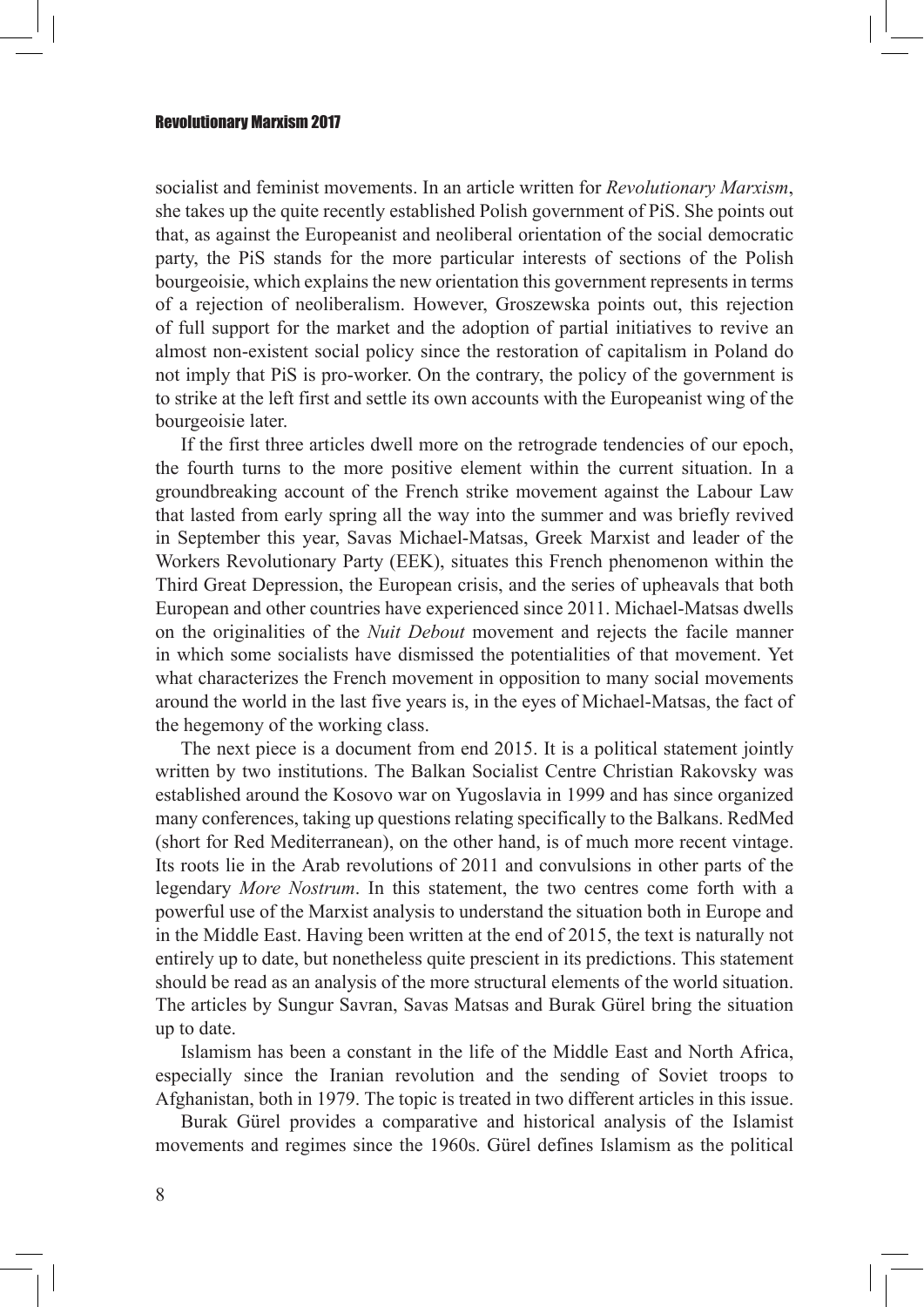expression of the Islamist bourgeoisie's quest to become the dominant class by establishing hegemony over the proletariat. Gürel demonstrates that the crisis of the secular regimes that started in the mid-1960s, and of radical leftist movements some what later, provided the background to the rise of Islamist movements of various types. While Islamists successfully established hegemony over the proletariat and took power with a revolution in Iran, they lost their hegemony and the struggle for power in Algeria in the 1990s. Islamists have recently entered into a new struggle for political power in countries like Egypt, Tunisia, Libya, and Syria in the wake of the Arab Spring. Gürel argues that by simultaneously adjusting to neoliberalism and establishing hegemony over the proletariat since coming to power in late 2002, the Justice and Development Party (Adalet ve Kalkınma Partisi, AKP) in Turkey has come a long way in terms of the Islamization of the state and society. Finally, Gürel draws readers' attention to a series of recent developments in the region indicating that the future prospects for the Islamist movements and governments are far from certain.

Mustafa Kemal Coşkun, on the other hand, contends that in Turkey Islamism is nourished more by the conception of Islam represented by fraternities and communities rather than high Islam or popular Islam. According to the author, the Islam offered by fraternities and communities wields a social base that is narrower. This social base is mostly composed of petty tradesmen, artisans, and owners of small and medium enterprises. In Turkey Islamism and Islamic movements emerge as a result of this class composition. This is so because communities and fraternities have organized together with the small and medium scale bourgeoisie through a thick web of networks. According to the author the importance of all this lies in the fact that Islamism is articulated to conservatism, nationalism, or liberalism, whenever the interests of the classes in question require this.

On 26 December 1991, after several months of gestation, the Soviet Union was no more. A quarter of a century has gone by since the mighty state established by the October revolution, the greatest socialist revolution of history, was dissolved into its constituent republics and concomitantly collapsed as a workers' state. *Revolutionary Marxism* is successor to a political-theoretical tradition that has always been critical of the bureaucratic degeneration of the Soviet Union and the other post-revolutionary societies, but has nonetheless also defended them against imperialism and capitalism, regarding them as workers' states, albeit blocked in their transition to socialism. We believe that future socialism has an immense amount to learn from this experience, both in the economic and the political spheres.

The last article in this issue addresses precisely this problem. Özgür Öztürk takes up the economic background of the collapse of socialist construction in the Soviet Union. Öztürk criticizes certain widespread fallacies, especially those that reduce the collapse to a consequence of simple mistakes on the part of the leadership or those that regard the Soviet Union as a capitalist society, albeit with its peculiarities. He then moves to explain the collapse in materialist terms, putting the blame on